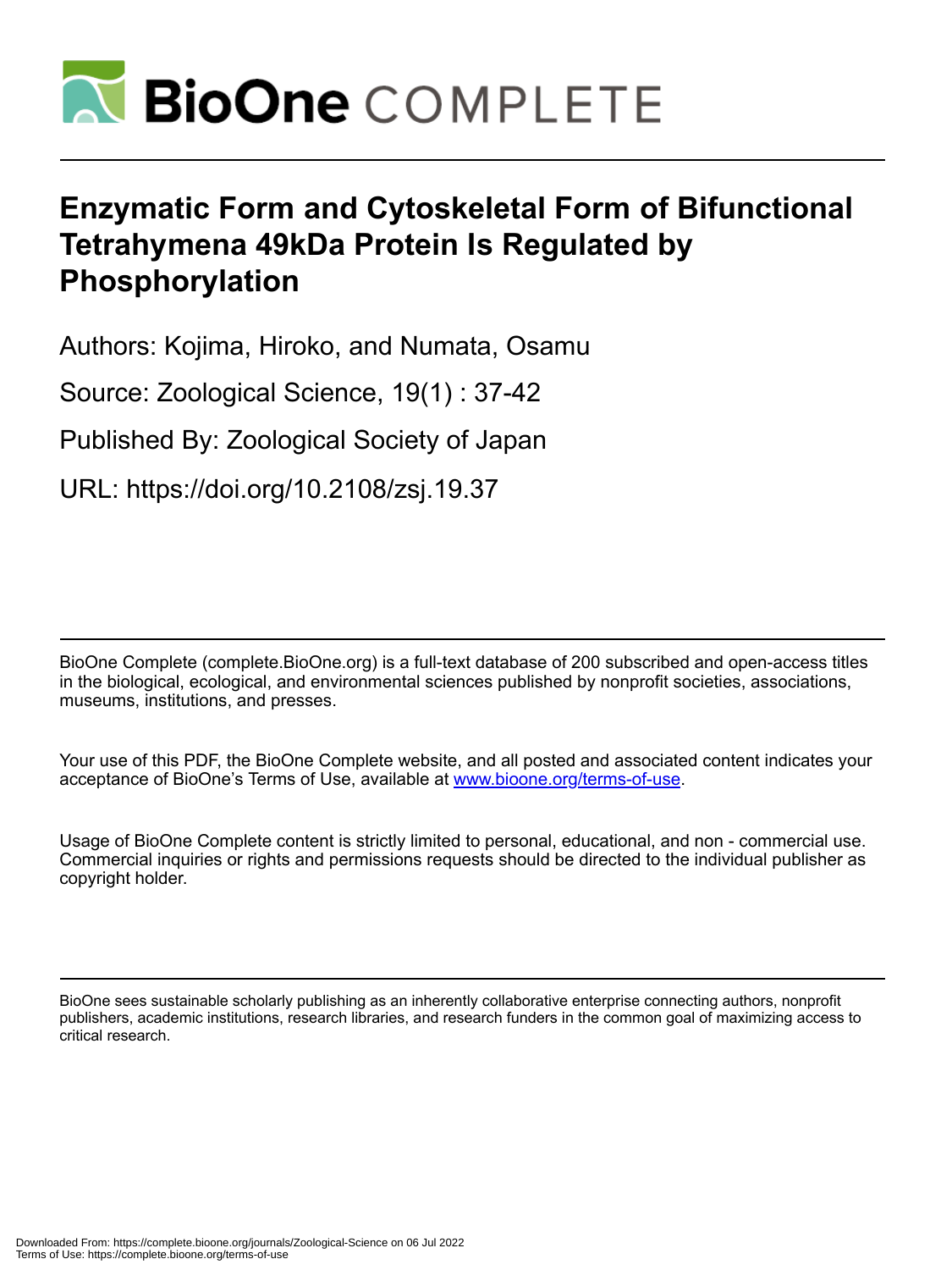# **Enzymatic Form and Cytoskeletal Form of Bifunctional**  *Tetrahymena* **49kDa Protein Is Regulated by Phosphorylation**

Hiroko Kojima and Osamu Numata\*

*Institute of Biological Sciences, University of Tsukuba, Tsukuba, Ibaraki 305-8572, Japan*

**ABSTRACT**—*Tetrahymena* 49kDa protein functions as a citrate synthase (CS) and also assembles to 14 nm filament during cell mating. Bifunctional property of 49kDa protein is suggested to be maintained by the difference of post-translational modification(s). We have found that phosphorylation is present on all three isoforms of 49kDa protein. Dephosphorylation of citrate synthase type isoforms of 49kDa protein, composing pI 7.7 and 8.0 isoforms, reduced its enzymatic activity, shifting these isoforms to basic side. In a course of dephosphorylation, isoform of pI 8.4 appeared with pI 7.7 and 8.0 isoforms, which correspond to the isoforms of 14-nm filament assembling type. With this dephosphorylation, the citrate synthase type isoforms obtained the ability to assemble 14-nm filaments. We propose that enzyme form and cytoskeletal form of 49kDa protein were maintained simply by phosphorylation.

**Key words:** *Tetrahymena*, citrate synthase, phosphorylation, filament formation, bifunction

#### **INTRODUCTION**

In unicellular organism, ciliated protozoan *Tetrahymena*, 49kDa protein is identified as a mitochondrial citrate synthase (CS) and also as a cytoplasmic 14-nm filament forming protein (14FP) (Numata *et al.*, 1985; Numata *et al.*, 1991; Takagi *et al.*, 1991; Numata, 1996). In vegetative growing state of the cell, 49kDa protein behaves as citrate synthase. However in cell conjugation, a sexual process of the cell, 49kDa protein forms 14-nm filament that is thought to play a role in selecting or locomoting gametic nuclei between conjugating cells.

In order to clarify this multiple role of CS in *Tetrahymena* cells, several approaches were done to characterize this protein. Using this protein nature that 14FP can be purified by centrifugation as filaments and CS can be purified from mitochondria, two different states of this protein were compared. CS purified from *Tetrahymena* mitochondria and 14FP purified by assembly and disassembly were identical in terms of molecular weight, antigenecity and enzymatic properties (Kojima *et al.*, 1995). However, from two dimensional gel analyses, CS is comprised of two isoforms at pI 7.7 and 8.0, while 14FP has an additional pI 8.4 isoform (Kojima *et al.*, 1997). Citrate synthase activity is present in the pI 7.7 and 8.0 isoforms from both CS and 14FP,

\* Corresponding author: Tel. +81-298-53-6648; FAX. +81-298-53-6614. E-mail: numata@sakura.cc.tsukuba.ac.jp

although pI 8.4 isoform does not show the enzymatic activity (Kojima *et al.*, 1997). Molecular biological approach revealed that a single gene encodes all of these isoforms and translated from single species of mRNA (Numata *et al.*, 1996). In addition, *Escherichia coli* expressed recombinant 49kDa protein has citrate synthase activity and forms 14-nm filament in presence of 49kDa protein immunodepleated cytoplasm (Takeda *et al.*, 1997). Therefore, we established a hypothesis that post-translational modification is responsible for polymorphism of these isoforms.

In this study, *in vivo* phosphorylation of 49kDa protein was detected by  $32P$  cell labeling technique. All three isoforms are phosphorylated. We show that *in vitro* phosphorylation and dephosphorylation of 49kDa protein are involved in regulating each enzymatic activity and filament-forming ability. Phosphorylation and dephosphorylation appears to be closely related to the regulation of bifunctional property of 49kDa protein.

#### **MATERIALS AND METHODS**

#### **Cell culture**

Cultivation of *Tetrahymena pyriformis* (strain W) was performed as described (Watanabe *et al.*, 1994).

#### **Purification of CS and 14FP**

Purification of CS from *Tetrahymena* mitochondria was performed as described (Kojima *et al.*, 1995). 14FP was purified from *Tetrahymena* acetone powder by the assembly and disassembly procedure (Numata and Watanabe, 1982; Takeda *et al.*, 1995).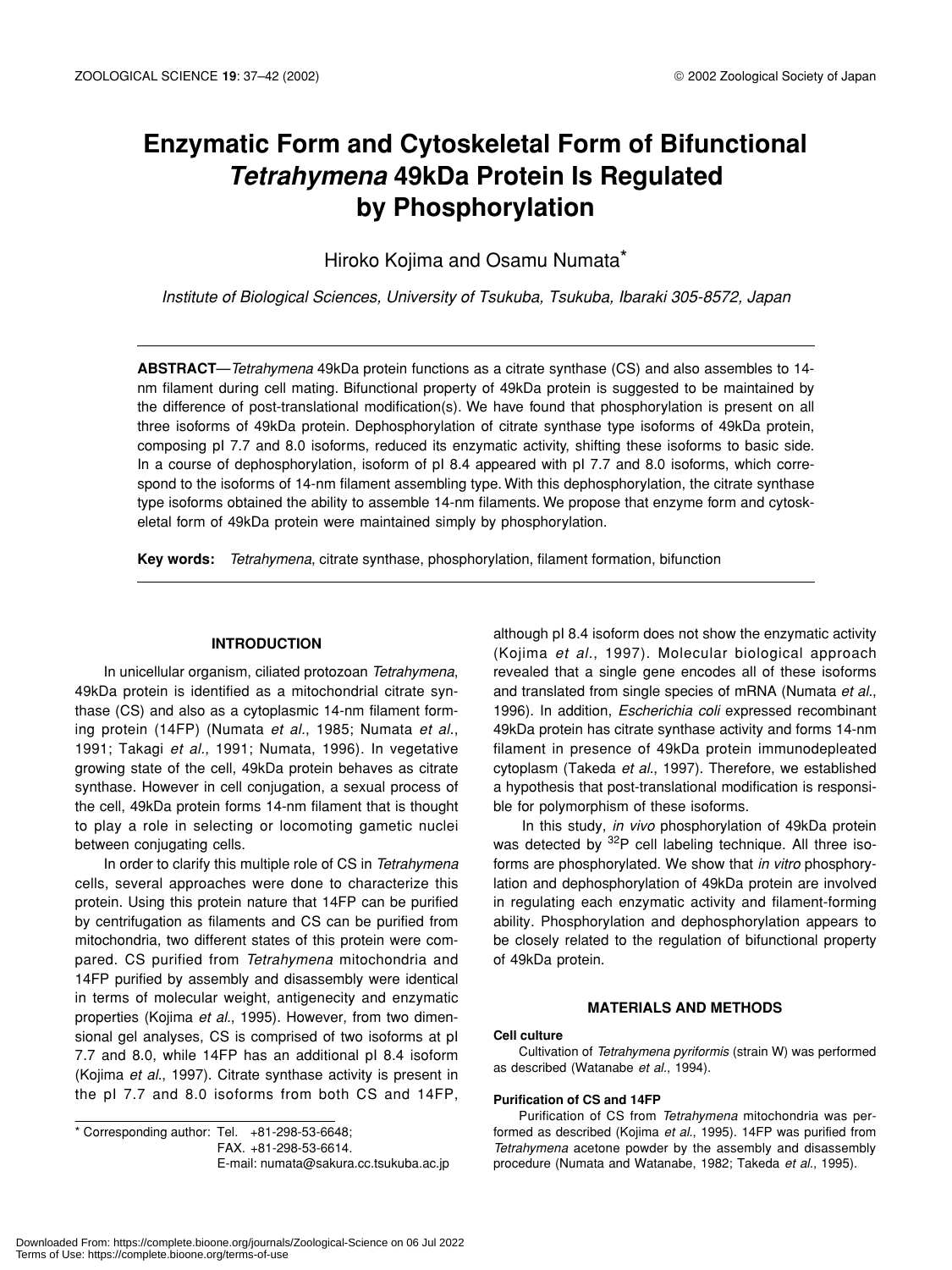#### **Cell labeling and immunoprecipitation of 49kDa protein**

Tetrahymena cells (0.5-1×10<sup>6</sup> cells/ml) were labeled *in vivo* with 0.3 mCi/ml [32P] orthophosphate (PBS13, Amersham Pharmacia Biotech, Buckinghamshire, UK) in 10 mM Tris-HCl (pH 7.4) at 25°C. The cells were washed twice with 10 mM Tris-HCl (pH 7.4), and lysed in an equal volume of a lysis buffer (150 mM KCl, 2 mM MgCl2, 0.2% SDS, 1% Nonidet P-40, 0.1 mM EGTA, 0.1 mM EDTA, 10% glycerol, 50 mM NaF, 1 mM Na3VO4, 2 µM microcystin-LR, 1 mM phenylmethanesulfonyl fluoride (PMSF), 5 µg/ml leupeptin, 0.1 mM  $N^{\alpha}$ -tosyl-L-lysylchloromethyl ketone (TLCK), 0.1 mM pepstatin A, and 20 mM 3-(N-Morpholino) propanesulfonic acid, pH 7.4). The lysate was centrifuged at 10,000×g for 20 min. The supernatant was immunoprecipitated with anti-49kDa protein antibody-bound protein A sepharose (Pierce, Rockford, IL, USA) for 2 hr at 4°C. The beads were collected and washed six times with a half concentration of lysis buffer.

For dephosphorylation, the labeled cells were lysed in lysis buffer without NaF, Na<sub>3</sub>VO<sub>4</sub> and microcystin-LR, and then centrifuged at 10,000×g for 20 min. The 49kDa protein was immunoprecipitated as described above. The precipitate was incubated with 1 unit of protein phosphatase 2A catalytic subunit (Wako, Osaka, Japan) at 37°C for 40 min.

#### *In vitro* **dephosphorylation of purified CS**

Purified CS (1–2 mg/ml) were dialyzed against 20 mM Tris-HCl ( $pH$  8.0), 100 mM KCl, 5 mM MgCl<sub>2</sub>, 0.5 mM oxaloacetic acid, 20% glycerol, 1 mM PMSF, 5 µg/ml leupeptin, 0.1 mM TLCK, and 0.1 mM pepstatin A. The dialyzed CS was incubated with 2 units of protein phosphatase 2A and 20 units of alkaline phosphatase catalytic subunit (Sigma-Aldrich, St. Louis, MI, USA) at 30°C for 2 hr, and then boosted with same phosphates for another 2 hr or 10 hr. The reaction was immediately stopped by addition of  $2 \mu M$  microcystin-LR.

To exclude the phosphatase and to re-purify CS, the dephosphorylated CS was dialyzed against 5 mM 2-(N-morpholino) ethanesulfonic acid (MES) (pH 6.6) containing 0.5 mM oxaloacetic acid and 10% glycerol, and then applied to a Mono S column (Amersham Pharmacia Biotech). The fractions containing CS were dialyzed against 5 mM MES (pH 6.6) containing 50 mM KCl.

#### **Filament assembly assay**

Purified dephosphorylated CS, native CS, and the native 14FP were concentrated to 1–2 mg/ml. Polymerization procedure was performed as described (Numata and Watanabe, 1982; Takeda *et al.*, 1995). Polymerized samples were negatively stained with 3% aqueous uranyl acetate and observed with a JEOL 100CXII electron microscope (JEOL, Tokyo, Japan) at an acceleration voltage of 80 kV.

#### **Measurement for citrate synthase activity**

Citrate synthase activity was measured according to the DTNB (5, 5'-dithiobis-2-nitrobenzoic acid) method (Srere *et al.*, 1963; Kojima *et al.*, 1995). Briefly, the enzymatic activity was measured at 37°C in a reaction mixture (20 mM Tris/HCl/pH 7.75 containing 1 mM EDTA, 150 mM KCl, 50 M acetyl-CoA, 100 µM oxaloacetic acid and 100  $\mu$ M DTNB). The reaction was started by adding 5  $\mu$ l of each sample to 495 µl of reaction mixture and the increase in absorption at 412 nm per min was measured.

#### **Two-dimensional gel electrophoresis (2-DE)**

Preparation of electrophoresis samples and 2-DE were performed as described (Kojima *et al.*, 1997). Proteins in gel were silver stained, and autoradiography of the gel was analyzed by a Bio image analyzer (BAS 5,000; Fujifilm, Tokyo, Japan).

#### **Immunoblotting**

SDS-polyacrylamide gel electrophoresis (SDS-PAGE) and

immunoblotting analysis were performed according to the methods of Laemmli (1970) and Towbin *et al.* (1977) with some modification (Edamatsu *et al.*, 1991), respectively. The anti-14FP and anti-CS polyclonal antibodies were the same as those used in previously (Numata and Watanabe, 1982; Kojima *et al.*, 1995).



**Fig. 1.** Isoforms of 49kDa protein are phosphorylated. The <sup>32</sup>Plabeled cell lysate were immunoprecipitated with anti-49kDa protein antibody. The immunoprecipitate was subjected to 2-DE (A, B). The immunoprecipitate was dephosphorylated with protein phosphatase 2A, followed by 2-DE (C, D). The gels were silver stained (A, C) and the autoradiographic images of the gels were analyzed using a Bio image analyzer (B, D). The acid end of the gel is to the right. In (A) and (B), "a", "b", and "c" denote the pI 8.4, 8.0 and 7.7 isoforms. The arrowhead in (C) indicates the pI 8.8–9.0 isoform and the broad staining on upper left of this spot is the phosphatase (asterisk), which was removed by column chromatography as presented in Fig. 3C.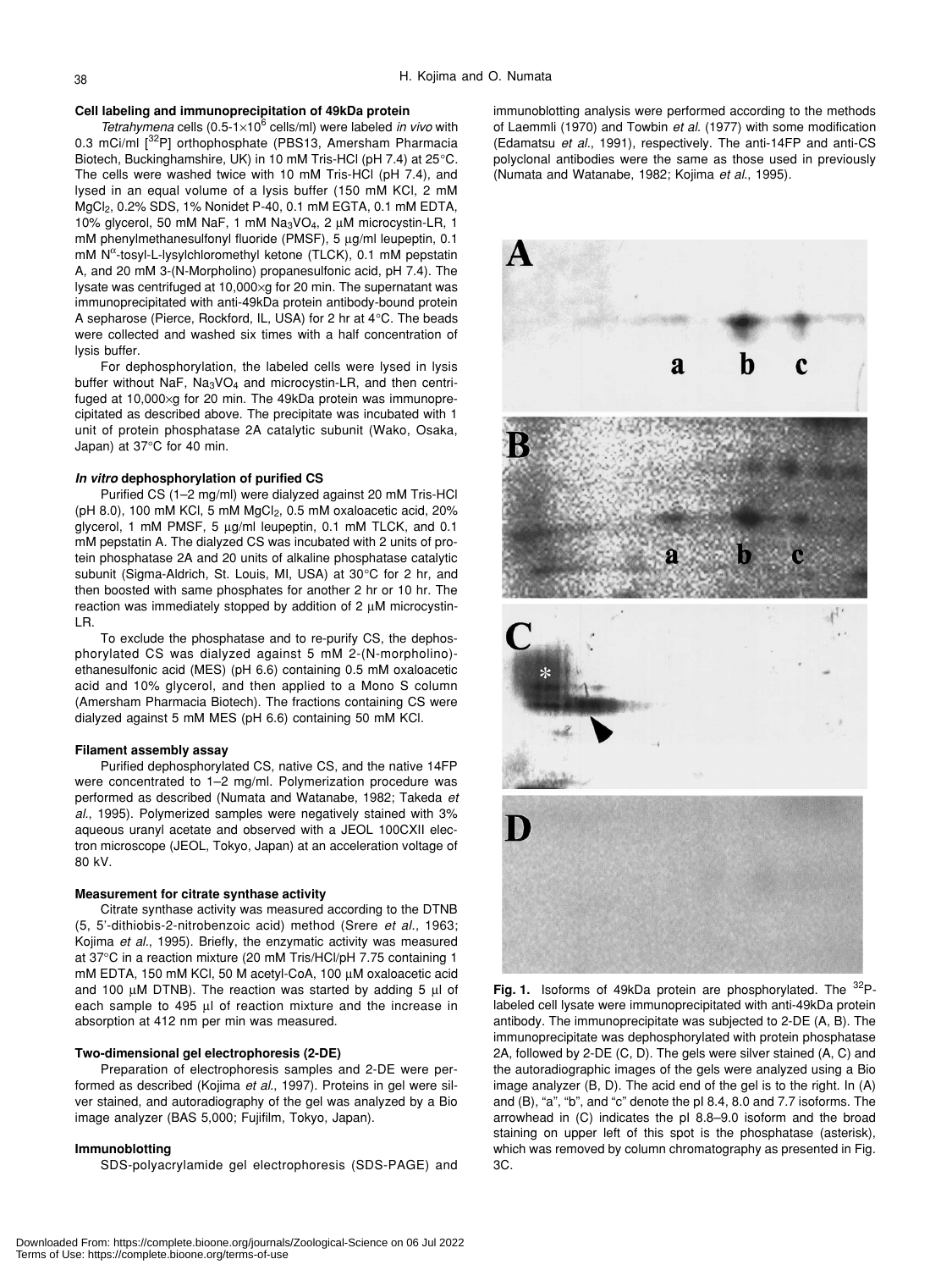# **RESULTS**

#### **The isoforms of 49kDa protein are phosphorylated**

The phosphorylation of isoforms was examined by labeling living *Tetrahymena* cells with <sup>32</sup>P orthophosphate, followed by immunoprecipitation of 49kDa protein. All three isoforms were phosphorylated, indicated by  $32P$  labeling (Fig. 1A, B). Dephosphorylation of 49kDa protein led all three isoforms to shift to a comet-shaped new pI 8.8–9.0 spot which was not labeled (Fig. 1C, D), suggesting that polymorphism of these isoforms are due to the phosphorylation.

# **Dephosphorylation decreases citrate synthase activity of the isoforms**

In order to see the role of phosphorylation of these isoforms, we investigated the relation between phosphorylation of isoforms and citrate synthase activity. CS was dephosphorylated with protein phosphatase 2A and alkaline phosphatase. Enzymatic activity of CS decreased to nearly 30% of its initial activity after 3–4 hr, and was lost completely at 12 hr while the mock treated CS maintained its enzymatic activity to 95% at 4 hr and about a half at 12 hr of initial activity (Fig. 2). Previous study showed that the pI 7.7 and 8.0 isoforms have citrate synthase activity, but the pI 8.4 isoform does not (Kojima *et al.*, 1997). Since the dephosphory-



**Fig. 2.** Dephosphorylation reduces citrate synthase activity of 49kDa protein. Purified CS was treated with protein phosphatase 2A and alkaline phosphatase as described in **MATERIALS AND METHODS**. This treatment was boosted twice at 1 and 2hr after incubation. Citrate synthase activity was measured at 0, 1, 2, 4, 8, 12, and 24 hr after the addition of phosphatase. As a control, the buffer was added to reaction instead of phosphatase and subjected to same reaction condition. Enzymatic activities are shown as elevations of absorbance at 412 nm for 1 min (left axis, bar chart). Relative enzymatic activities are also represented as percentages of activities compared to control reaction at each time points (right axis, line graph). \**p*<0.01; \*\**p*<0.05, comparing treated samples to respective controls.

lation leads to a shift of isoforms to the basic side (Fig. 1C) and decreased the citrate synthase activity (Fig. 2), it is likely that isoform on basic side is less phosphorylated and having lower citrate synthase activity.

### **Dephosphorylated CS forms filaments** *in vitro*

The 14FP, filament forming state of 49kDa protein, has a basic side isoform, pI 8.4. To examine whether the dephosphorylated CS has ability to form a 14 nm filament, the dephosphorylated CS was incubated under 14 nm filament-assembly conditions. CS was incubated with phosphatase for different time periods to induce pI 8.4 isoform by a partial dephosphorylation.

To remove phosphatase that disturbed the electron microscopic observation, phosphatase was removed with a



**Fig. 3.** Mono S column chromatography of the dephosphorylated citrate synthase. After dephosphorylation of CS for 4 hr, phosphatase was removed by Mono S column chromatography (A). A solid line and broken line represent protein concentration monitored at 280 nm (A 280) and KCl concentration, respectively. Peaks as indicated a bracket in "A" contained the dephosphorylated CS. Aliquots of the fractions were subjected to SDS-PAGE and silver stained (B). The fractions were also analyzed by immunoblotting with anti-14FP antibody (C). Lanes 1–24, Mono S column chromatographic fractions in (A). Lanes 15–18, CS fraction used the following experiment, indicating as brackets in (A) and (B).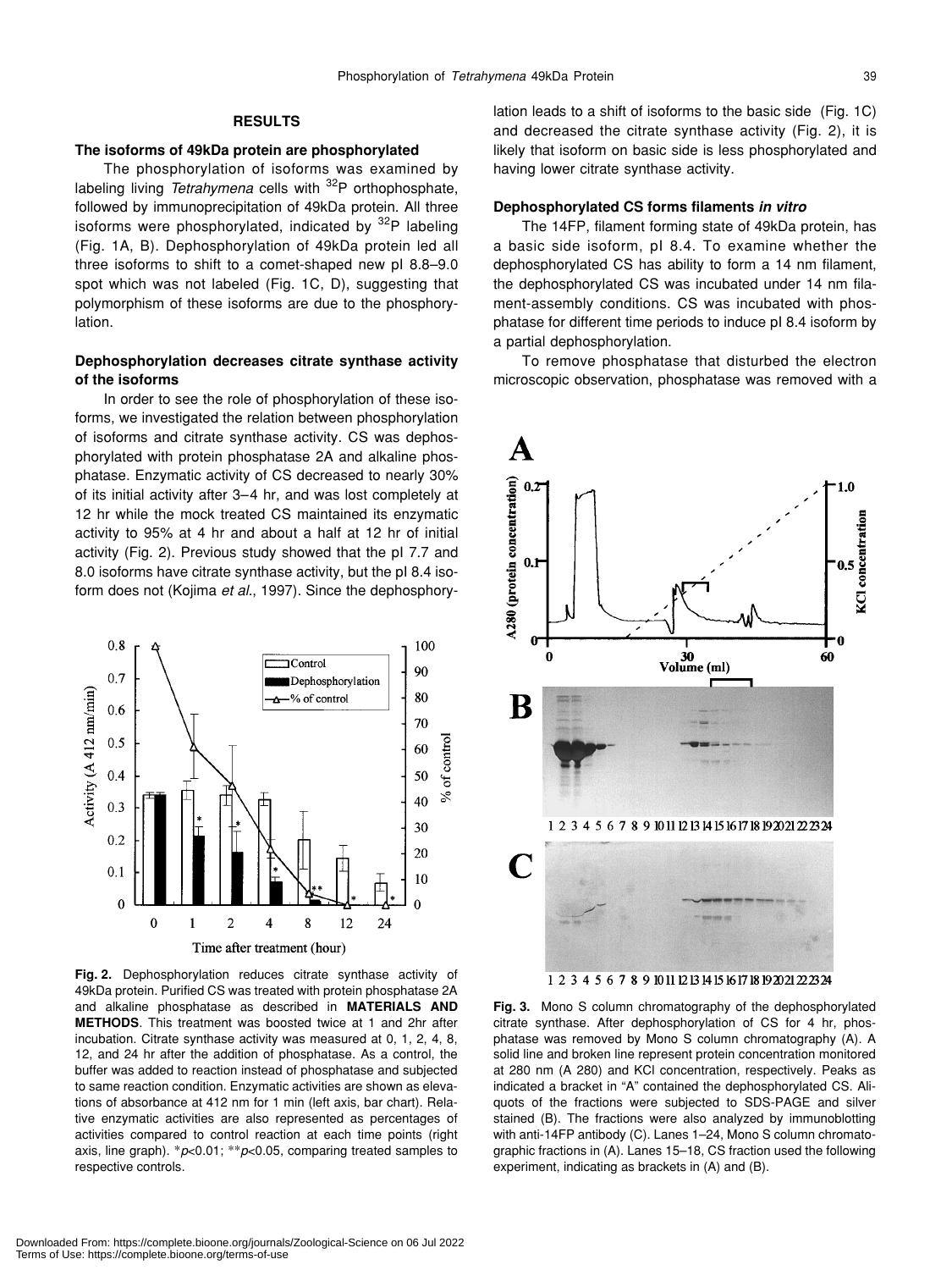Mono S ion exchange column chromatography. CS was dephosphorylated and loaded on to a Mono S column. The results of the elution pattern, SDS-PAGE, and immunoblotting were shown in Fig. 3. Dephosphorylated CS was recovered the peak from 250 to 350 mM KCl, and used for the following filament-assembly experiment. This peak contained single major band of CS as revealed by SDS-PAGE and reacted strongly to an anti-14FP antibody.

The partially dephosphorylated CS had an additional pI 8.4 isoform (Fig. 4B), while the native CS comprised the pI 8.0 and 7.7 isoforms (Fig. 4A). The completely dephosphorylated CS comprised the pI 8.8–9.0 isoform (Fig. 4C). The native 14FP and the native CS were taken to same filament assembly condition for a positive and negative control, respectively. The partially dephosphorylated CS and the completely dephosphorylated CS were incubated under 14 nm filament-assembly conditions for filament assembly assay. These were negative stained and observed by electron microscopy. The control 14FP formed bundles of 14-nm filaments (Fig. 5A) as previously reported (Takeda *et al.*, 1997). The native CS did not form filaments, but formed disordered aggregates and crystal-like structures (Fig. 5B, C). Interestingly, partial dephosphorylation of CS induced formation of many 14-nm filaments just as observed with the



**Fig. 4.** Two-dimensional gel analysis of dephosphorylated CS. After removal of phosphatase by column chromatography, the nontreated CS (A), CS dephosphorylated for 4 hr (B), and CS dephosphorylated for 12 hr (C) were subjected to 2-DE and the gels were silver stained. The acid end of the gel is to the right. In (A) and (B), "a", "b", and "c" denote the pI 8.4, 8.0 and 7.7 isoforms, respectively. Arrowheads in (B) and (C) indicate the pI 8.9–9.0 isoform.



**Fig. 5.** Effect of dephosphorylation on assembly of CS. CS was treated with or without phosphatase for 4 or 12 hr, and incubated under 14-nm filament-assembly conditions after removal of phosphatase. These samples were observed by electron microscopy after negative staining. The purified 14FP formed 14-nm filaments (A). The non-treated CS formed aggregates and crystal like structures (B and C). The partially dephosphorylated CS formed 14-nm filaments (C). The completely dephosphorylated CS failed to form filaments (D). Bar represents 100 nm.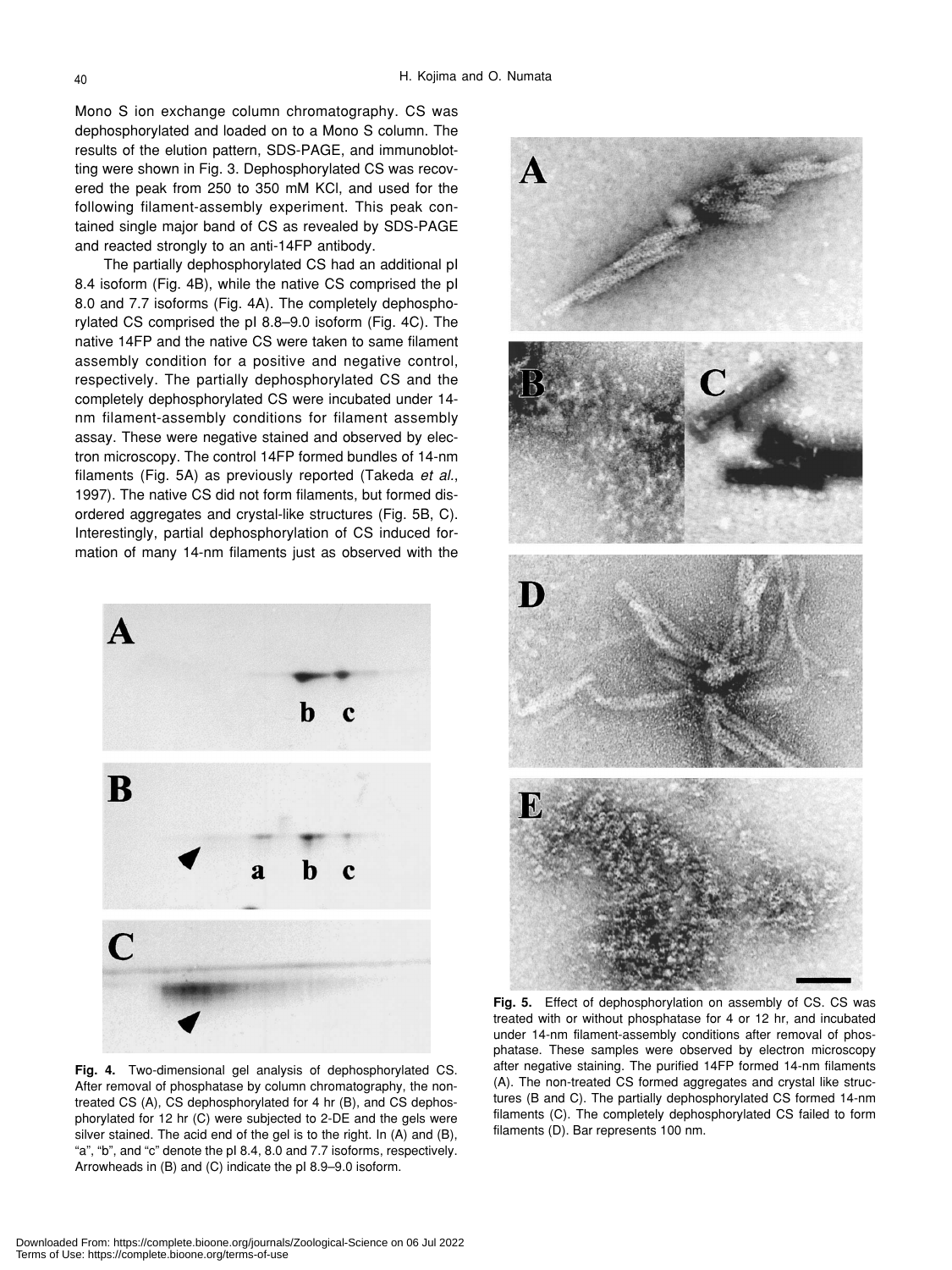native 14FP (Fig. 5D). However the completely dephosphorylated CS failed to form filaments, but formed disordered aggregates similar to the native CS (Fig. 5E). These results indicate that the pI 7.7 and 8.0 isoforms are not sufficient to form the 14-nm filaments and that the acquisition of the pI 8.4 isoform is necessary for 14-nm filament assembly.

#### **DISCUSSION**

In this study, we demonstrated that dephosphorylation of isoforms reduced the citrate synthase activity of 49kDa protein. However by dephosphorylation, the enzyme form of 49kDa protein (CS) obtained the ability to form 14 nm filaments that was identical to cytoskeletal form of 49kDa protein (14FP). Besides 49kDa protein, there are no such reports that multifunctional protein sharing the ability of an enzyme and cytoskeleton.

14FP as a cytoskeleton has been reported to be involved in the formation of pronuclei, pronuclear exchange, and fertilization during conjugation (Numata *et al.*, 1985; Takagi *et al.*, 1991), while CS functions as a TCA cycle enzyme in mitochondria (Kojima *et al.*, 1997). That is to say, the functions of 14FP and CS are involved in sexual reproduction and energy generation in mitochondria, respectively. Our results suggest that the unique regulations of these pivotal functions are due to phosphorylation and dephosphorylation. Since the 14FP purified as the filament comprise three isoforms and shares two isoforms with CS, it is likely that the third isoform is the key factor for the filament assembly. It is most likely to predict that the third isoform functions to nucleation of the filament or to stabilize and maintain the filament.

Phosphorylation and dephosphorylation regulate enzymatic activities of various enzymes, such as glycogen phosphorylase (Johnson and Barford, 1990; Barford *et al.*, 1991), phosphorylase kinase (Johnson and Barford, 1990; Barford *et al.*, 1991), and acetyl-CoA carboxylase (Thampy and Wakil, 1988). On the other hand, there are examples that assembly of filaments is as well as regulated by phosphorylation and dephosphorylation. Neurofilaments are major intermediate filaments expressed in neurons, and their assembly is regulated by phosphorylation and dephosphorylation (Gonda *et al.*, 1990; Saito *et al.*, 1995). Reorganization of vimentin and glial fibrillary acidic protein during mitosis are also regulated by phosphorylation (Inagaki *et al.*, 1987; Matsuzawa *et al.*, 1995). *Tetrahymena* 49kDa protein is the candidate for novel type of protein that simply regulates both enzymatic activity and filament formation by phosphorylation and/or dephosphorylation.

## **ACKNOWLEDGMENTS**

We thank Dr. Watanabe (Professor Emeritus, University of Tsukuba) for stimulating discussions and specially thank to Mr. Kenta Fujiu (University of Tsukuba) for critical reading of the manuscript and precious suggestions. This work was supported by a Research Grant to from the Japan Society for the Promotion of Science (2155) and a Grant-in-Aid for Scientific Research from the Ministry of Education, Sciences, Sports and Culture of Japan (09440275).

#### **REFERENCES**

- Barford D, Hu S-H, Johnson, LN (1991) Structure mechanism for glycogen phosphorylase control by phosphorylation and AMP. J Mol Biol 218: 233–260
- Edamatsu M, Hirono M, Takemasa T, Watanabe Y (1991) The primary structure of *Tetrahymena* profilin. Biochem Biophys Res Commun. 175: 543–550
- Gonda Y, Nishizawa K, Ando S, Kitamura S, Minoura Y, Nishi Y, Inagaki, M (1990) Involvement of protein kinase C in the regulation of assembly-disassembly of neurofilaments *in vitro*. Biochem Biophys Res Commun 167: 1316–1325
- Inagaki M, Nishi Y, Nishizawa K, Matsuyama M, Sato C (1987) Sitespecific phosphorylation induces disassembly of vimentin filaments in vitro. Nature 328: 649–652
- Johnson LN, Barford D (1990) Glycogen phosphorylase. The structural basis of the allosteric response and comparison with other allosteric proteins. J Biol Chem 265: 2409–2412
- Kojima H, Chiba J, Watanabe Y, Numata O (1995) Citrate synthase purified from *Tetrahymena* mitochondria is identical with *Tetrahymena* 14-nm filament protein. J Biochem 118: 189–195
- Kojima H, Watanabe Y, Numata O (1997) The dual functions of *Tetrahymena* citrate synthase are due to the polymorphism of its isoforms. J Biochem 122: 998–1003
- Laemmli UK (1970) Cleavage of structural proteins during the assembly of the head of bacteriophage T4. Nature 227: 680– 685
- Matsuzawa K, Kosako H, Inagaki N, Shibata H, Mukai H, Ono Y, Amano M, Kaibuchi K, Matsuura Y, Azuma I, Inagaki M (1997) Domain-specific phosphorylation of vimentin and glial fibrillary acidic protein by PKN. Biochem Biophys Res Commun 234: 621–625
- Numata O, Watanabe Y (1982) *In vitro* assembly and disassembly of 14-nm filament from *Tetrahymena pyriformis*. The protein component of 14-nm filament is a 49,000-dalton protein. J Biochem 91: 1563–1573
- Numata O, Sugai T, Watanabe Y (1985) Control of germ cell nuclear behavior at fertilization by *Tetrahymena* intermediate filament protein. Nature 314: 192-194
- Numata O, Takemasa T, Takagi I, Hirono M, Hirano H, Chiba J, Watanabe Y (1991) *Tetrahymena* 14-nm filament-forming protein has citrate synthase activity. Biochem Biophys Res Commun 174: 1028–1034
- Numata O (1996) Multifunctional proteins in *Tetrahymena*: 14-nm filament protein/citrate synthase and translation elongation factor-1α. Int Rev Cytol 164: 1–35
- Numata O, Yamazaki A, Watanabe Y (1996) *Tetrahymena* 14-nm filament protein (49K protein) and citrate synthase are expressed by the same gene. Europ J Protistol 32 (Suppl. 1): 108–113
- Saito T, Shima H, Osawa Y, Nagao M, Hemmings BA, Kishimoto T, Hisanaga S (1995) Neurofilament-associated protein phosphatase 2A: its possible role in preserving neurofilaments in filamentous state. Biochemistry 34: 7376–7384
- Srere PA, Brazil H, Gordon L (1963) The citrate condensing enzyme of pigeon breast muscle and moth flight muscle. Acta Chem Scand 17: S129–S134
- Takeda T, Kurasawa Y, Watanabe Y, Numata O (1995) Polymerization of highly purified *Tetrahymena* 14-nm filament protein/citrate synthase into filaments and its possible role in regulation of enzymatic activity. J Biochem 117: 869–874